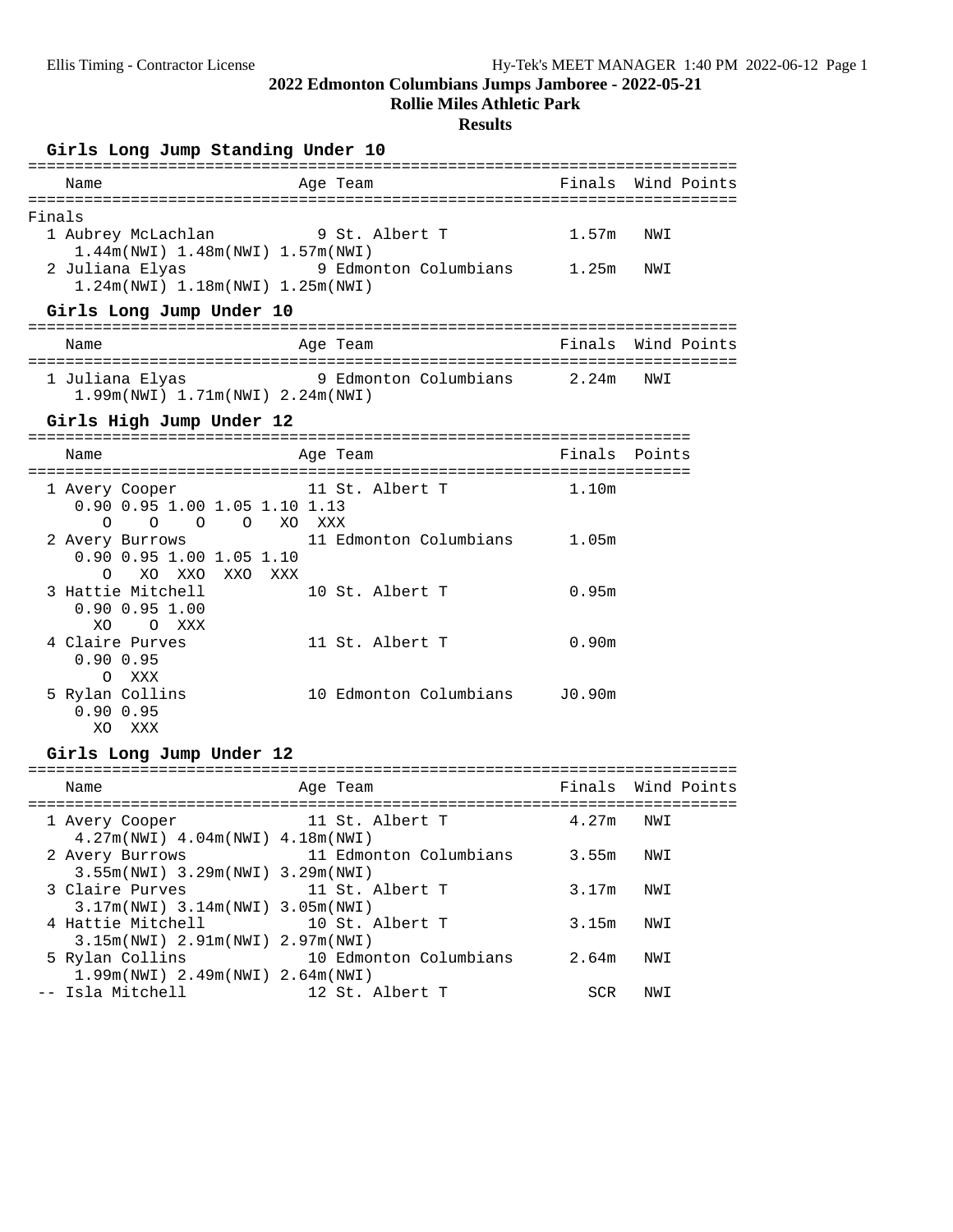**Rollie Miles Athletic Park**

#### **Results**

| Girls Long Jump Standing Under 12                                           |                        |       |                    |  |  |  |  |  |
|-----------------------------------------------------------------------------|------------------------|-------|--------------------|--|--|--|--|--|
| Name                                                                        | Age Team               |       | Finals Wind Points |  |  |  |  |  |
| 1 Avery Cooper<br>$2.20m(NWI)$ $2.21m(NWI)$ $1.92m(NWI)$                    | 11 St. Albert T        | 2.21m | NWI                |  |  |  |  |  |
| 2 Avery Burrows<br>$1.83m(NWT)$ $1.73m(NWT)$ $1.53m(NWT)$                   | 11 Edmonton Columbians | 1.83m | NWI                |  |  |  |  |  |
| 3 Claire Purves<br>$1.68$ m (NWI) $1.79$ m (NWI) $1.71$ m (NWI)             | 11 St. Albert T        | 1.79m | NWI                |  |  |  |  |  |
| 4 Hattie Mitchell 10 St. Albert T<br>$1.67m(NWT)$ $1.69m(NWT)$ $1.54m(NWT)$ |                        | 1.69m | NWI                |  |  |  |  |  |
| 5 Rylan Collins<br>$1.34m(NWT)$ $1.42m(NWT)$ $1.34m(NWT)$                   | 10 Edmonton Columbians | 1.42m | NWI                |  |  |  |  |  |

**Girls High Jump Under 14** ======================================================================= Name **Age Team** Age Team Finals Points ======================================================================= 1 Olivia Nsaliwa 13 Edmonton Columbians 1.31m 0.90 0.95 1.00 1.05 1.10 1.15 1.20 1.25 1.27 1.29 1.31 1.33 O O O O O O O O XXO XXO O XXX 2 Isla Mitchell 12 St. Albert T 1.20m 0.90 0.95 1.00 1.05 1.10 1.15 1.20 1.25 O O O O O XO XO XXX 3 Isabela Leclair 12 Capital City 1.00m 0.90 0.95 1.00 1.05 O O O XXX

**Girls Long Jump Under 14** ============================================================================ Name Age Team Finals Wind Points ============================================================================ 1 Sabryn Serediak 12 Capital City 4.08m NWI 3.60m(NWI) 4.08m(NWI) 4.04m(NWI) 2 Isla Mitchell 12 St. Albert T 4.01m NWI 4.01m(NWI) 3.86m(NWI) 3.98m(NWI) 3 Olivia Nsaliwa 13 Edmonton Columbians 3.87m NWI 3.87m(NWI) 3.71m(NWI) 3.60m(NWI) 4 Isabela Leclair 12 Capital City 3.30m NWI 2.93m(NWI) 3.07m(NWI) 3.30m(NWI) 5 Amy Heinrich 12 Edmonton Columbians 3.21m NWI 3.21m(NWI) 2.97m(NWI) 3.07m(NWI)

#### Girls Long Jump Standing Under 14

| Name                                                      | Age Team               |        | Finals Wind Points |  |
|-----------------------------------------------------------|------------------------|--------|--------------------|--|
| 1 Isla Mitchell<br>$2.07m(NWI)$ $2.05m(NWI)$ $2.10m(NWI)$ | 12 St. Albert T        | 2.10m  | NWT                |  |
| 2 Olivia Nsaliwa                                          | 13 Edmonton Columbians | 1 8.8m | NWT                |  |

| $1.87$ m(NWI) $1.87$ m(NWI) $1.88$ m(NWI) |                        |       |     |
|-------------------------------------------|------------------------|-------|-----|
| 3 Amy Heinrich                            | 12 Edmonton Columbians | 1.66m | NWI |
| $1.63$ m(NWI) $1.66$ m(NWI) $1.54$ m(NWI) |                        |       |     |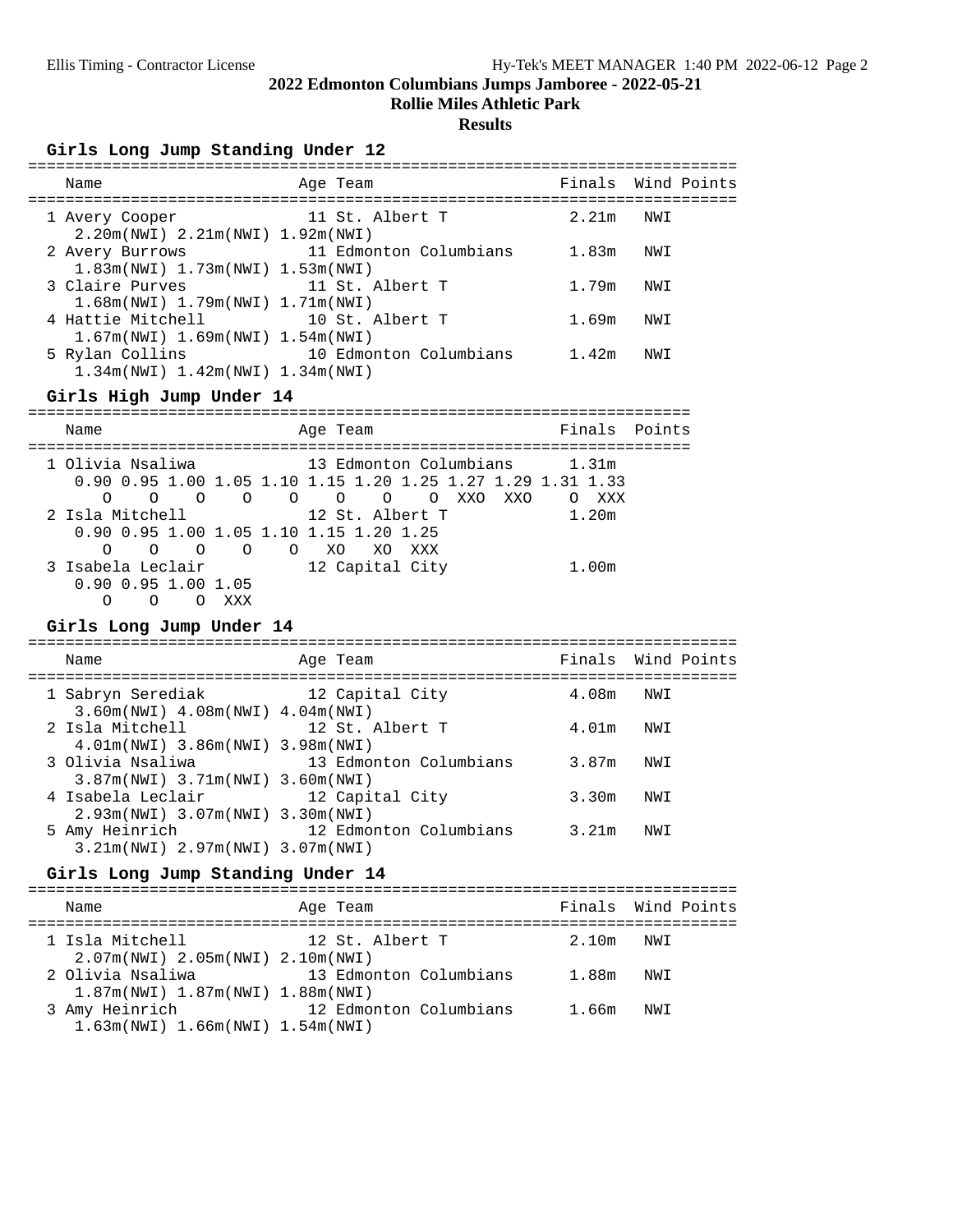**Rollie Miles Athletic Park**

**Results**

## Women High Jump Under 16

| Name                                                                                                                                                                                                                                                                                                                                                                                     | Age Team        | Finals                                            |         |
|------------------------------------------------------------------------------------------------------------------------------------------------------------------------------------------------------------------------------------------------------------------------------------------------------------------------------------------------------------------------------------------|-----------------|---------------------------------------------------|---------|
| 1 Brianna Cathcart 14 Leduc Track<br>1.00 1.05 1.10 1.15 1.20 1.25 1.30                                                                                                                                                                                                                                                                                                                  |                 | 1.25m                                             |         |
| 0 0 0 XO 0 0 XXX<br>2 Sarah Friesen<br>1.00 1.05 1.10 1.15 1.20 1.25<br>0 0 XO 0 0 XXX                                                                                                                                                                                                                                                                                                   | 14 St. Albert T | 1.20m                                             |         |
| Women Long Jump Under 16                                                                                                                                                                                                                                                                                                                                                                 |                 |                                                   |         |
| Name                                                                                                                                                                                                                                                                                                                                                                                     | Age Team        | Finals Wind                                       |         |
| 1 Mia Thero-Soto<br>FOUL $(-0.7)$ 4.81m $(-0.6)$ 4.80m $(0.6)$ FOUL $(-2.9)$ FOUL $(-1.3)$ 4.71m $(0.8)$<br>2 Anna Heinrich 15 Edmonton Columbians 4.34m -0.2<br>$3.94m(-1.3)$ $3.85m(-0.3)$ $4.00m(1.6)$ $3.95m(-2.7)$ $4.27m(-1.6)$ $4.34m(-0.2)$<br>3 Brianna Cathcart 14 Leduc Track 1.31m -2.6                                                                                      | 15 St. Albert T | $4.81m - 0.6$                                     |         |
| $4.31m(-2.6)$ $4.29m(-1.1)$ $FOUL(0.6)$ $4.09m(-1.8)$ $4.25m(-1.5)$ $4.04m(-1.3)$<br>4 Sarah Friesen                         14 St. Albert T<br>$3.62m(-2.2)$ $3.52m(-0.2)$ $3.70m(3.0)$ $3.80m(-1.9)$ $FOUL(-0.0)$ $3.78m(-2.6)$<br>5 Janine Smith                                                                                                                                      |                 | $3.80m - 1.9$<br>14 Unattached Alberta 3.68m -1.8 |         |
| $3.68$ m $(-1.8)$ $3.49$ m $(-1.3)$ $3.54$ m $(-0.2)$ $3.57$ m $(-1.9)$ $3.43$ m $(-2.5)$ $3.62$ m $(-1.3)$<br>-- Nayeli Sarkar                                                                                                                                                                                                                                                          | 14 Capital City |                                                   | DNS NWI |
| Women Triple Jump Under 16                                                                                                                                                                                                                                                                                                                                                               |                 |                                                   |         |
| Name                                                                                                                                                                                                                                                                                                                                                                                     | Age Team        | Finals Wind                                       |         |
| 1 Lauren Friesen 18 St. Albert T 8.19m -0.8<br>$8.03m(-1.2)$ $8.19m(-0.8)$ $FOUL(-1.4)$ $FOUL(0.3)$ $FOUL(0.8)$ $7.60m(0.7)$<br>2 Janine Smith<br>$FOUL(-1.6)$ 7.52m(-0.0) $FOUL(-1.5)$ $FOUL(-0.2)$ $FOUL(-0.1)$ 7.78m(-0.6)<br>3 Mila Stefanova               15 Capital City             7.40m -0.1<br>$7.40m(-0.1)$ $7.37m(-0.9)$ $7.40m(-1.5)$ $7.15m(-0.6)$ $7.38m(0.6)$ FOUL(0.7) |                 | 14 Unattached Alberta 7.78m -0.6                  |         |
| Women High Jump Under 18                                                                                                                                                                                                                                                                                                                                                                 |                 |                                                   |         |
| Name                                                                                                                                                                                                                                                                                                                                                                                     | Age Team        | Finals                                            |         |
| 1 Lauren Dellezay                 17 Leduc Track<br>1.40 1.45 1.50 1.55 1.58<br>O O XO O XXX                                                                                                                                                                                                                                                                                             |                 | 1.55m                                             |         |
| 2 Ava Rose Graham<br>1.40 1.45<br>O XXX                                                                                                                                                                                                                                                                                                                                                  |                 | 16 Edmonton Columbians 1.40m                      |         |
| Women Pole Vault Under 18                                                                                                                                                                                                                                                                                                                                                                |                 |                                                   |         |
| Name                                                                                                                                                                                                                                                                                                                                                                                     | Age Team        | Finals                                            |         |
| 1 Lauren Dellezay                   17 Leduc Track<br>2.01 2.16 2.31 2.46 2.61<br>XO XO O XXX<br>$\Omega$                                                                                                                                                                                                                                                                                |                 | 2.46m                                             |         |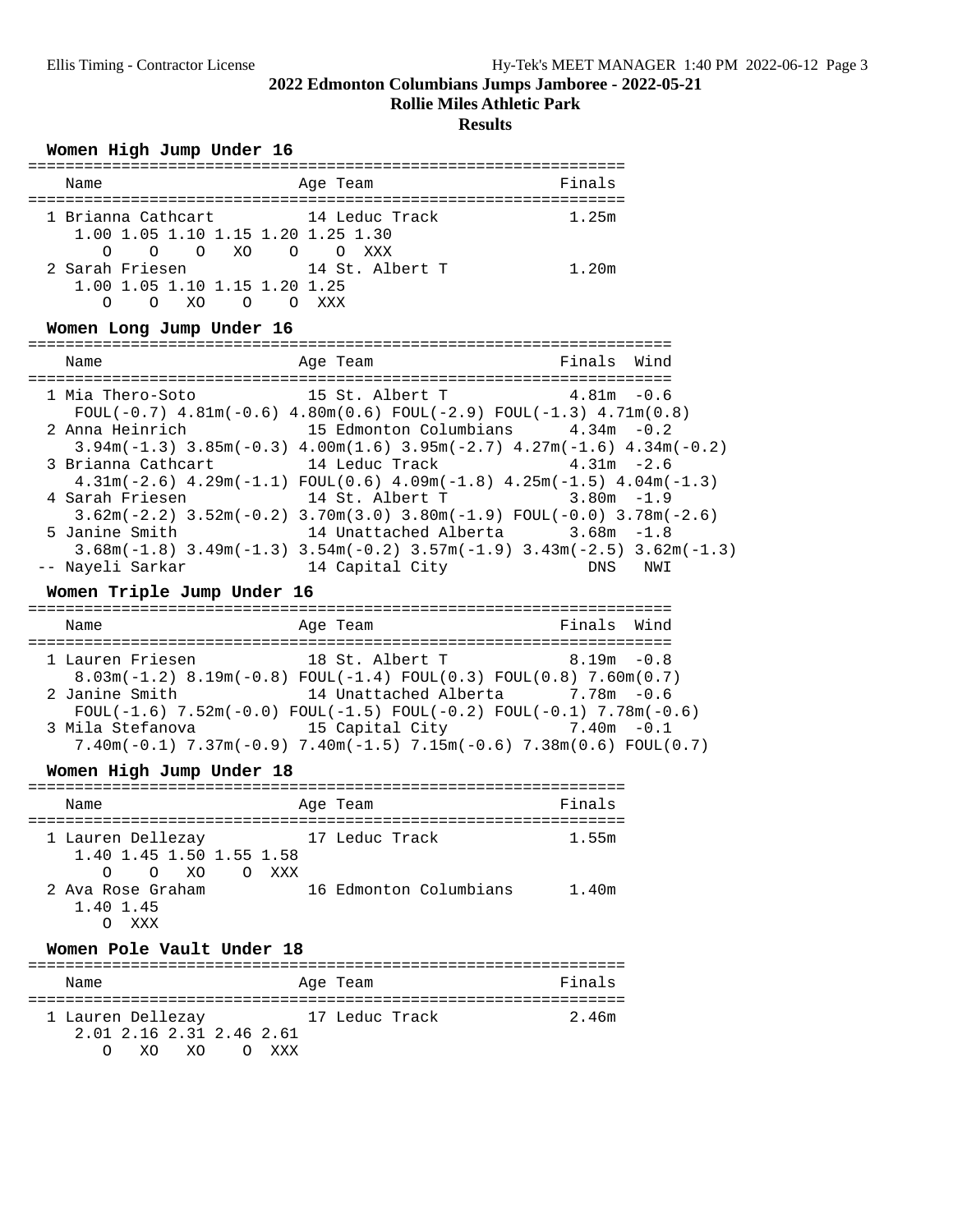**Rollie Miles Athletic Park**

#### **Results**

#### **....Women Pole Vault Under 18**

| 2 Lucia Rueppell |                     |  | 17 Edmonton Int | 2.31m |
|------------------|---------------------|--|-----------------|-------|
|                  | 2.01 2.16 2.31 2.46 |  |                 |       |
|                  | OOO XXX             |  |                 |       |

# **Women Long Jump Under 18** =====================================================================

Name **Age Team** Age Team Finals Wind ===================================================================== 1 Whitney LaFayette 17 Edmonton Columbians 5.35m 0.1  $F\text{OUL}(-1.2)$  5.35m $(0.1)$   $F\text{OUL}(-1.9)$   $F\text{OUL}(-1.6)$   $F\text{OUL}(-1.2)$   $F\text{OUL}(0.7)$  2 Ava Rose Graham 16 Edmonton Columbians 5.09m -1.8 3.89m(-1.2) 4.87m(-0.8) 4.90m(-0.5) 5.09m(-1.8) 4.90m(-2.4) 4.88m(-0.2) 3 Ayla Wong 16 Edmonton Columbians 4.78m 0.8 4.77m(-3.0) 4.78m(0.8) 4.44m(-1.5) 4.69m(-1.2) 4.31m(-1.6) 4.48m(0.3) 4 Jamie Timmer 16 Edmonton Columbians 4.12m -0.8 4.12m(-0.8) 3.91m(-0.5) 4.04m(-0.5) 4.05m(-2.6) 3.99m(-1.4) 4.05m(0.5)

# **Women High Jump Under 20** ================================================================

| Name                                                 | Age Team                                                                                                                                                                                                                                                                      | Finals       |
|------------------------------------------------------|-------------------------------------------------------------------------------------------------------------------------------------------------------------------------------------------------------------------------------------------------------------------------------|--------------|
| =======================                              |                                                                                                                                                                                                                                                                               |              |
| 1 Lovelee Bravo<br>1.40 1.45<br>XXO XXX              | 19 Edmonton Columbians 1.40m                                                                                                                                                                                                                                                  |              |
| -- Barrett Groves                                    | 18 St. Albert T                                                                                                                                                                                                                                                               | <b>DNS</b>   |
| Women Pole Vault Under 20                            |                                                                                                                                                                                                                                                                               |              |
| Name                                                 | Age Team                                                                                                                                                                                                                                                                      | Finals       |
| 2.61 2.76 2.91 3.06 3.21<br>O XXO XO XXX<br>$\Omega$ | 1 Rachel Grenke                     19 Edmonton Int                     3.06m                                                                                                                                                                                                 |              |
| Women Long Jump Under 20                             |                                                                                                                                                                                                                                                                               |              |
| Name                                                 | Age Team                                                                                                                                                                                                                                                                      | Finals Wind  |
| 2 Teryn Smith                                        | 1 Lovelee Bravo    19 Edmonton Columbians    4.54m    0.4<br>$4.54m(0.4)$ $4.38m(-1.4)$ $4.30m(0.2)$ $4.14m(1.8)$ $4.09m(2.7)$ $4.48m(1.4)$<br>18 Unattached Alberta           4.14m     2.4<br>FOUL(-1.2) $4.10m(-0.1)$ $4.05m(0.6)$ $4.07m(-0.2)$ $3.87m(0.1)$ $4.14m(2.4)$ |              |
| Women Triple Jump Under 20                           |                                                                                                                                                                                                                                                                               |              |
| Name                                                 | Age Team                                                                                                                                                                                                                                                                      | Einals Wind  |
| -- Teryn Smith                                       | 18 Unattached Alberta FOUL<br>${\tt FOUL} \qquad {\tt FOUL} \qquad {\tt FOUL} \qquad {\tt FOUL} \qquad {\tt FOUL} \qquad {\tt FOUL} \qquad {\tt FOUL}$                                                                                                                        |              |
| Women Pole Vault Senior                              |                                                                                                                                                                                                                                                                               |              |
| Name                                                 | Age Team                                                                                                                                                                                                                                                                      | Finals<br>H# |

===================================================================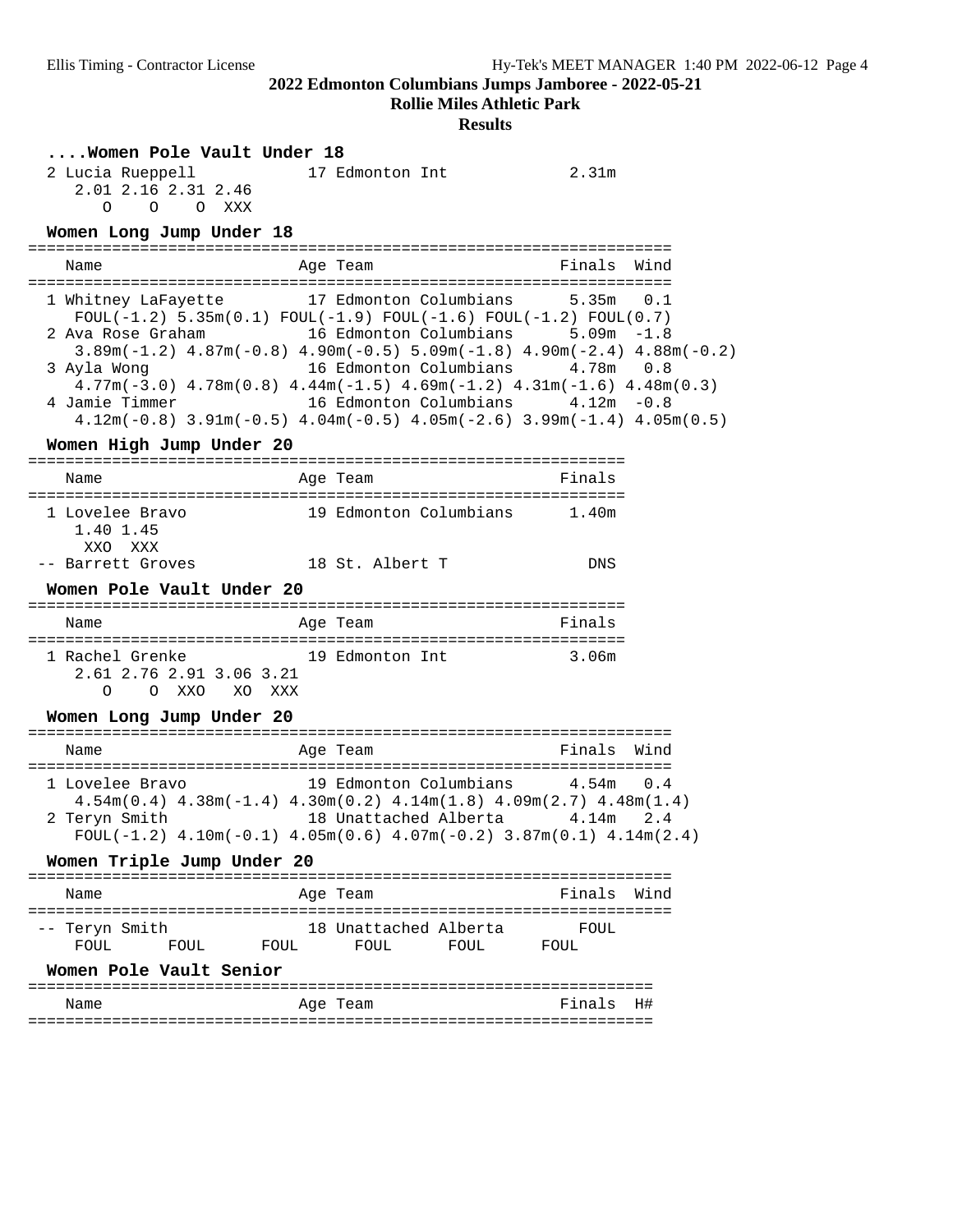**Rollie Miles Athletic Park**

#### **Results**

| Women Pole Vault Senior                                           |                 |        |                |
|-------------------------------------------------------------------|-----------------|--------|----------------|
| 1 Sierra Leonard<br>3.06 3.21 3.36 3.51                           | 21 Unattached-S | 3.36m  | $\mathfrak{D}$ |
| XO<br>$\circ$<br>$\Omega$<br>XXX                                  |                 |        |                |
| 2 Lauren Ellis<br>3.06 3.21 3.36 3.51<br>O XXO<br>$\Omega$<br>XXX | 23 Edmonton Int | J3.36m | $\mathfrak{D}$ |
| 3 Olivia Van Ryswyk<br>3.06 3.21 3.36<br>$\Omega$<br>XO<br>XXX    | 20 Edmonton Int | 3.21m  | $\mathcal{L}$  |
| -- Paige Cocks<br>3.91<br>XXX                                     | 30 Edmonton Int | NH     | $\mathbf{1}$   |
| -- Rachel Hyink<br>4.01<br>XXX                                    | 24 Edmonton Int | NH     | 1              |
| -- Hana Stewart<br>2.61<br>XXX                                    | 22 Edmonton Int | NH     | $\mathfrak{D}$ |
| Women Long Jump Senior                                            |                 |        |                |
| Name                                                              | Age Team        | Finals | Wind           |

===================================================================== 1 Katie Tancsics 22 Edmonton Columbians 5.34m -0.1 4.97m(-0.5) 5.34m(-0.1) FOUL(1.9) 5.25m(1.9) 5.13m(0.6) 5.27m(-0.3) 2 Jacyn Tan 20 Edmonton Int 4.94m 0.8 4.80m(0.2) FOUL(0.1) 4.91m(-0.6) 4.54m(3.2) 4.80m(2.5) 4.94m(0.8)

#### Women Triple Jump Senior

| Name                | Age Team                                                                                      | Finals Wind    |  |  |  |  |  |  |  |
|---------------------|-----------------------------------------------------------------------------------------------|----------------|--|--|--|--|--|--|--|
| 1 Mackenzie Kennedy | 23 Unattached Alberta                                                                         | $11.24m - 1.5$ |  |  |  |  |  |  |  |
|                     | $10.82$ m $(1.0)$ FOUL $(-0.6)$ 10.97m $(-0.5)$ 11.24m $(-1.5)$ FOUL $(-0.7)$ 11.18m $(-1.2)$ |                |  |  |  |  |  |  |  |

### Women Long Jump Masters 65+

|  | Name                                                                                                    |  | Age Team               | Finals Wind   |  |  |  |  |  |
|--|---------------------------------------------------------------------------------------------------------|--|------------------------|---------------|--|--|--|--|--|
|  | 1 Loretta Amerongen<br>$3.05m(-0.0)$ $3.10m(0.4)$ $3.14m(0.2)$ $3.13m(2.4)$ $3.12m(-0.1)$ $3.23m(-0.2)$ |  | 69 Edmonton Columbians | $3.23m - 0.2$ |  |  |  |  |  |

# **Boys High Jump Under 14** =======================================================================

| Name                                               |     |         |                 |         | Age Team |                 |                                                | Finals Points |  |
|----------------------------------------------------|-----|---------|-----------------|---------|----------|-----------------|------------------------------------------------|---------------|--|
| 1 Finn Smith<br>0.90 0.95 1.00 1.05 1.10 1.15 1.25 |     |         |                 |         |          | 12 Capital City |                                                | 1.15m         |  |
| ∩                                                  | ∩   | $\circ$ | $\Omega$        | $\circ$ | $\circ$  | xxx             |                                                |               |  |
|                                                    |     |         |                 |         |          |                 | 2 Ogheneyoma Mike-Ifeta 12 Edmonton Columbians | 1.10m         |  |
| 0.90 0.95 1.00 1.05 1.10 1.15                      |     |         |                 |         |          |                 |                                                |               |  |
| ∩                                                  | XO. |         | $\circ$ $\circ$ | O XXX   |          |                 |                                                |               |  |
| 3 Benjamin Boiciuc                                 |     |         |                 |         |          |                 | 12 Edmonton Columbians                         | 1.05m         |  |
| $0.90$ $0.95$ 1.00 1.05 1.10<br>∩                  |     | XXO     | XO.             | xxx     |          |                 |                                                |               |  |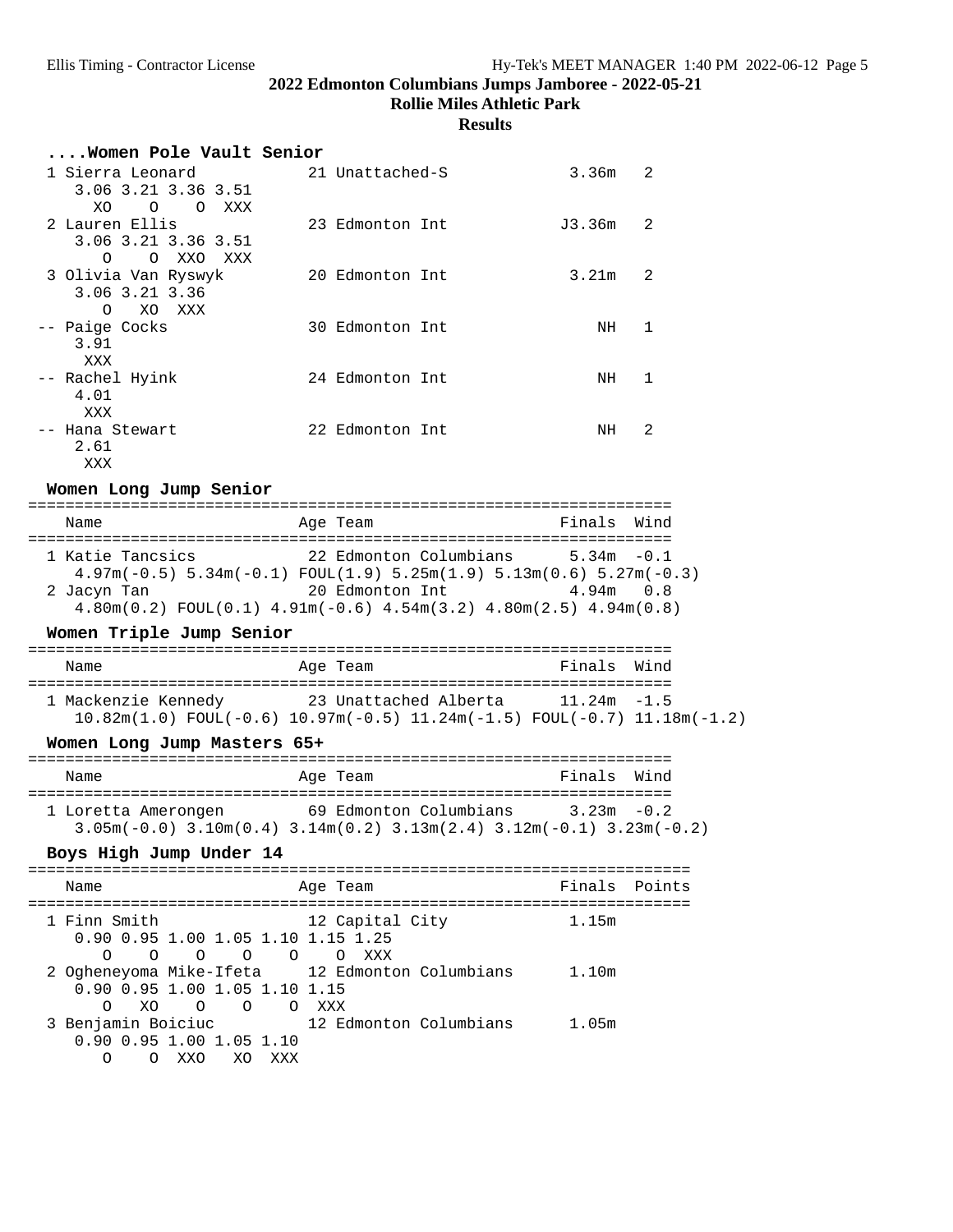**Rollie Miles Athletic Park**

#### **Results**

**....Boys High Jump Under 14**

 4 Jason Timmer 12 Edmonton Columbians 1.00m 0.90 0.95 1.00 1.05 O O XXO XXX

**Boys Long Jump Under 14** ============================================================================ Name Age Team Finals Wind Points ============================================================================ 1 Finn Smith 12 Capital City 4.09m -1.1  $F\text{OUL}(-2.5)$  3.97m(1.4) 4.09m(-1.1)  $F\text{OUL}(-0.9)$  4.05m(-1.4)  $F\text{OUL}(-0.7)$  2 Jack Rajakaruna 12 Unattached Alberta 3.99m -1.3 FOUL(-1.0) 3.88m(2.1) 3.99m(-1.3) FOUL(-1.1) 3.95m(-0.3) 3.23m(1.2) 3 Ogheneyoma Mike-Ifeta 12 Edmonton Columbians 3.98m -0.9 3.89m(-0.5) 3.98m(-0.9) 3.83m(-0.2) FOUL(-1.7) 3.37m(-0.7) 3.53m(-1.1) 4 Jason Timmer 12 Edmonton Columbians 3.59m 0.1 3.25m(-1.4) 3.21m(-0.8) 3.49m(-0.9) 3.29m(1.2) 3.50m(-1.4) 3.59m(0.1) 5 Benjamin Boiciuc 12 Edmonton Columbians 3.49m -1.1 3.37m(-2.4) 3.16m(-0.9) 3.24m(-0.7) 3.20m(-1.9) 3.44m(-1.3) 3.49m(-1.1)

# **Boys Long Jump Standing Under 14** ============================================================================

| Name                                                          | Age Team                                       |       | Finals Wind Points |
|---------------------------------------------------------------|------------------------------------------------|-------|--------------------|
| 1 Jack Rajakaruna<br>$1.73m(NWL)$ 2.44 $m(NWL)$ 2.48 $m(NWL)$ | 12 Unattached Alberta                          | 2.48m | NWI                |
| 2.12m(NWI) 2.15m(NWI) 2.04m(NWI)                              | 2 Ogheneyoma Mike-Ifeta 12 Edmonton Columbians | 2.15m | NWI                |
| 3 Jason Timmer<br>1.93m(NWI) 1.93m(NWI) 1.92m(NWI)            | 12 Edmonton Columbians                         | 1.93m | NWI                |
| 4 Benjamin Boiciuc<br>1.83m(NWT) 1.73m(NWT) 1.82m(NWT)        | 12 Edmonton Columbians                         | 1.83m | NWI                |

#### Men High Jump Under 16

| Name                                              |        |  |           |  |  | Age Team |                        | Finals |  |  |
|---------------------------------------------------|--------|--|-----------|--|--|----------|------------------------|--------|--|--|
| 1 Pierson Shaver<br>1.50 1.55 1.60 1.65 1.68<br>∩ | $\cap$ |  | O XXO XXX |  |  |          | 15 Edmonton Columbians | 1.65m  |  |  |

**Men Long Jump Under 16** ===================================================================== Name **Age Team** Age Team Finals Wind ===================================================================== 1 Mathew Lacasse 15 Edmonton Columbians 5.20m -0.4 5.20m(-0.4) 4.78m(-0.5) 5.15m(-0.1) 4.91m(-1.1) 5.01m(-1.3) FOUL(0.3) 2 Michael Timmer 14 Edmonton Columbians 4.55m 0.2 4.26m(-0.1) 4.42m(-1.2) 4.26m(-0.3) 4.24m(-0.3) 4.14m(0.3) 4.55m(0.2)

#### Men Triple Jump Under 16

| Name                                                                                                        | Age Team               | Finals Wind    |  |
|-------------------------------------------------------------------------------------------------------------|------------------------|----------------|--|
| 1 Pierson Shaver<br>$10.71m(-2.2)$ $10.59m(-0.9)$ $10.76m(-2.0)$ $10.81m(-0.5)$ $10.64m(-0.7)$ $FOUT(-1.4)$ | 15 Edmonton Columbians | $10.81m - 0.5$ |  |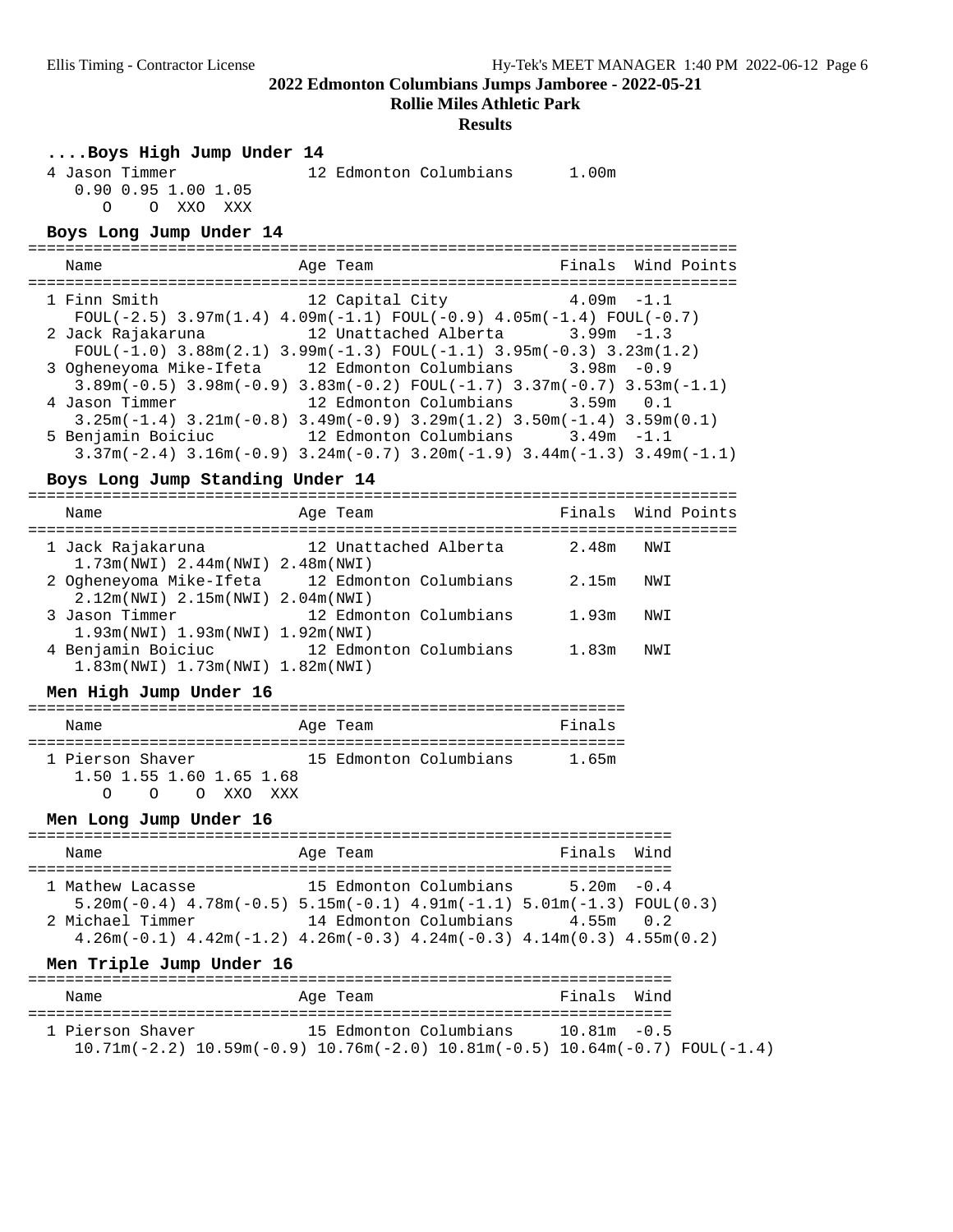### **Rollie Miles Athletic Park**

### **Results**

| Men High Jump Under 18                                                                                           |                                                                                                                                                                                                    |                              |  |
|------------------------------------------------------------------------------------------------------------------|----------------------------------------------------------------------------------------------------------------------------------------------------------------------------------------------------|------------------------------|--|
| Name                                                                                                             | Age Team                                                                                                                                                                                           | Finals                       |  |
| 1 Karson Kerbes<br>1.50 1.55 1.60 1.65<br>O XXX<br>XO<br>$\circ$                                                 | 16 St. Albert T                                                                                                                                                                                    | 1.60m                        |  |
| Men Pole Vault Under 18                                                                                          |                                                                                                                                                                                                    |                              |  |
| Name                                                                                                             | Age Team                                                                                                                                                                                           | Finals                       |  |
| 1 Hayes Cooke<br>2.01 2.16 2.31<br>O XXX<br>$\Omega$                                                             | 16 Edmonton Int                                                                                                                                                                                    | 2.16m                        |  |
| Men High Jump Under 20                                                                                           |                                                                                                                                                                                                    |                              |  |
| Name                                                                                                             | Age Team                                                                                                                                                                                           | Finals                       |  |
| -- Lefika Pitso<br>1.65<br>XXX                                                                                   | 19 Edmonton Columbians                                                                                                                                                                             | NH                           |  |
| Men Pole Vault Under 20                                                                                          |                                                                                                                                                                                                    |                              |  |
| Name                                                                                                             | ----------<br>Age Team                                                                                                                                                                             | Finals                       |  |
| 1 Logan Joseph Shaver 18 Edmonton Columbians 3.21m<br>2.46 2.61 2.76 2.91 3.06 3.21 3.36<br>$\Omega$<br>$\Omega$ | O O O XXO XXX                                                                                                                                                                                      |                              |  |
| Men Long Jump Under 20                                                                                           | ======================                                                                                                                                                                             | ============================ |  |
| Name                                                                                                             | Age Team                                                                                                                                                                                           | Finals Wind                  |  |
| 1 Christian James Martinez 18 Edmonton Columbians<br>2 Lefika Pitso                                              | $5.97m(-0.2)$ $5.95m(-0.4)$ $FOUT(-0.6)$ $5.71m(-1.8)$ $5.81m(-1.0)$ $5.90m(0.2)$<br>19 Edmonton Columbians 5.77m -2.5<br>$FOUL(-0.9)$ 5.59m(-1.3) 4.18m(-0.6) 4.21m(-0.7) 5.77m(-2.5) $FOUL(0.7)$ | $5.97m - 0.2$                |  |
| Men High Jump Senior                                                                                             |                                                                                                                                                                                                    |                              |  |
| Name                                                                                                             | Age Team                                                                                                                                                                                           | Fınals                       |  |
| 1 Tristan Sutherland<br>1.45 1.50<br>XXO XXX                                                                     | 23 Leduc Track                                                                                                                                                                                     | 1.45m                        |  |
| Men Pole Vault Senior                                                                                            |                                                                                                                                                                                                    |                              |  |
| Name                                                                                                             | Age Team                                                                                                                                                                                           | Finals                       |  |
| -- Spencer Allen<br>4.41<br>XXX                                                                                  | 29 Edmonton Int                                                                                                                                                                                    | NH                           |  |